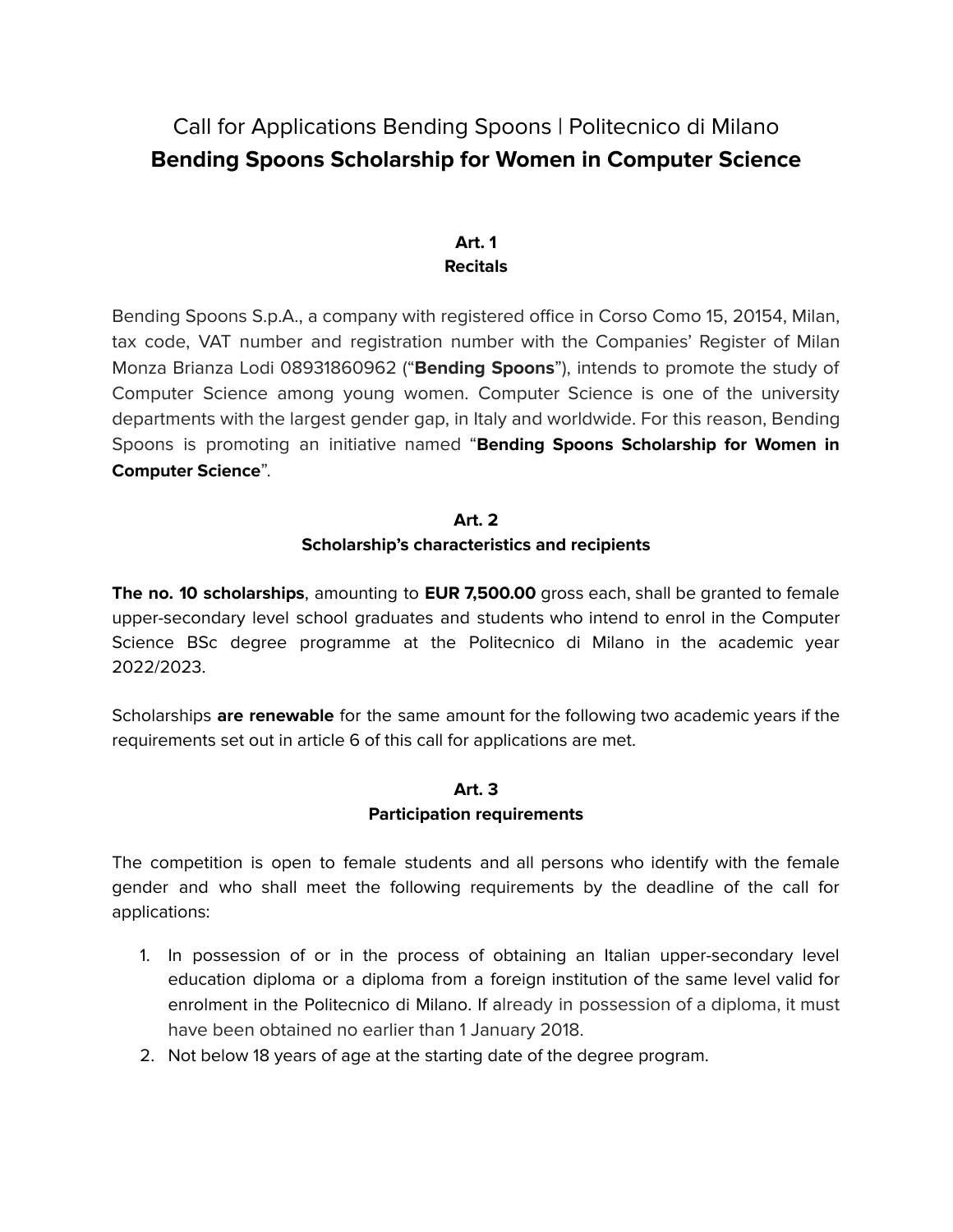3. ISEE(Equivalent Economic Situation Indicator)/ISEEU(University Equivalent Economic Situation Indicator) 2022 for subsidised services for the right to study not exceeding EUR 50,000.

# **Art. 4 How to participate**

Applicants must submit an individual application to the website <https://scholarship.bendingspoons.com> by midnight (Italian time) on 26 February 2022.

When applying, the following documents must be submitted:

- Identity Document or Passport.
- Certificate of Italian upper-secondary level education diploma or diploma from a foreign institution of equivalent level valid for enrolment in the Politecnico di Milano. The diploma needs to contain the school grades achieved in each class up to that time in each academic year of upper-secondary level school (or equivalent). If the diploma has not yet been obtained, applicants may submit a certificate showing the school grades. The ten scholarship winners will be asked to submit the diploma while confirming their acceptance of the scholarship.
- Motivation letter certifying interest in studying Computer Science.
- Curriculum Vitae.

The documents must be submitted in Italian or English.

## **Article 5 Awarding the scholarship**

**The conditional awarding** of the scholarships will be decided by a Selection Committee composed of three Bending Spoons representatives appointed after the deadline of the call for applications.

The Committee's work will be carried out in two stages:

- **First stage**: an initial selection of applicants on the basis of the documents attached to the application.
- **Second stage**: candidates identified in the first stage of selection will be admitted to two online logical reasoning tests, one lasting three hours and one lasting approximately 20 minutes, and an interview with a representative of the Committee.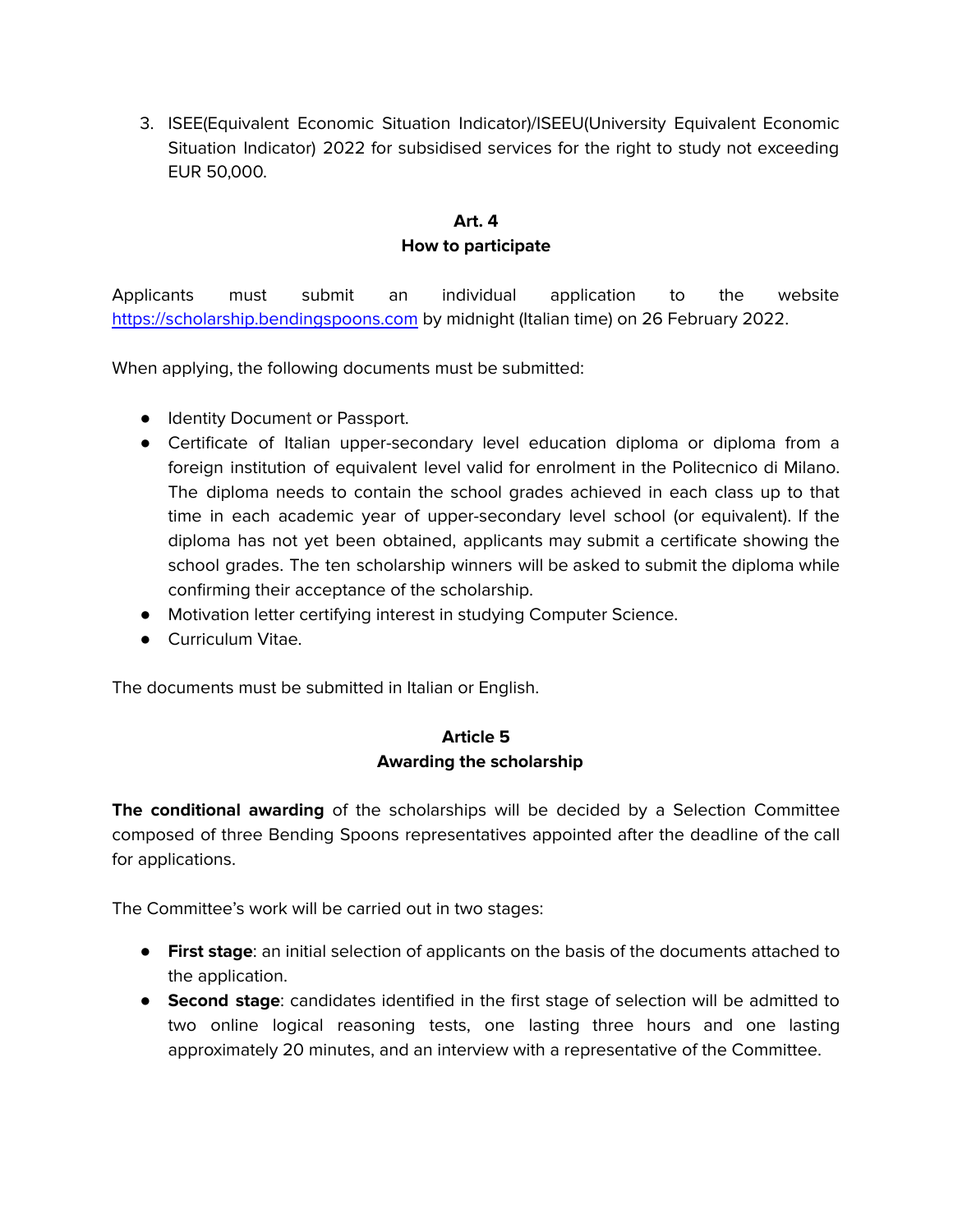It should be pointed out that the logical reasoning tests and interviews proposed by Bending Spoons for the award of this scholarship **are not, however, substitutes for the admission tests to the Politecnico di Milano**.

The ranking will be drawn up by and according to the discretionary judgement of the Selection Committee on the basis of the results of the test and the individual interview.

The ranking will be published by 8 April 2022 on the website [https://scholarship.bendingspoons.com.](https://scholarship.bendingspoons.com) The winners will be contacted by email to inform them that they have been conditionally awarded the scholarship.

**The final award** of the no. 10 scholarships will take place following verification of compliance with the following requirements:

- 1. **Enrolment for the 2022/2023 academic year** in **the Computer Science BSc degree** programme at Politecnico di Milano by the deadlines set out in the 2022/2023 academic year calendar.
- 2. Submission of ISEE(Equivalent Economic Situation Indicator)/ISEEU(University Equivalent Economic Situation Indicator) 2022 for subsidised services for the right to study not exceeding EUR 50,000.
- 3. Submission of certificate of Italian upper-secondary level education diploma or diploma from a foreign institution of equivalent level valid for enrolment in the Politecnico di Milano, if not submitted during the application stage.

In the event that two or more students obtain the same score for the purposes of the ranking, the scholarship will be awarded to the student or students with the lowest ISEE(Equivalent Economic Situation Indicator)/ISEEU(University Equivalent Economic Situation Indicator).

In order to obtain the final awarding of the scholarships, recipients are required to send the certificate of enrolment in the Computer Science BSc degree programme at the Politecnico di Milano and the ISEE(Equivalent Economic Situation Indicator)/ISEEU(University Equivalent Economic Situation Indicator) 2022 certificate by 15 October 2022 to the email address [scholarshipforwomen@bendingspoons.com](mailto:scholarshipforwomen@bendingspoons.com).

## **Art. 6 Renewal of scholarships**

Recipients of the **Bending Spoons Scholarship for Women in Computer Science** will be eligible to have their scholarship renewed for the next two academic years if the following requirements are met:

#### **1st renewal:**